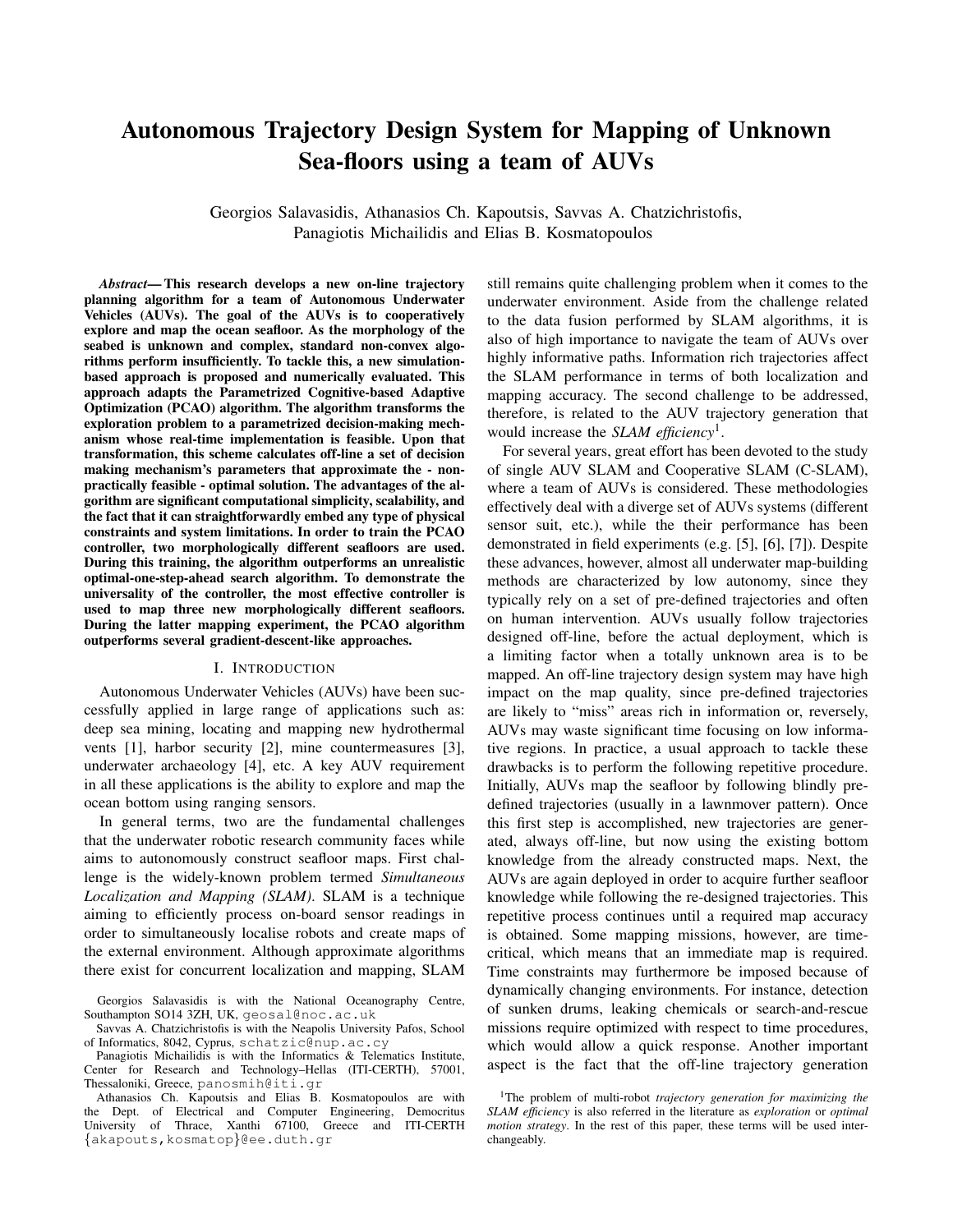system cannot exploit the advantage of being member of a team. Although cooperative mapping (e.g. by sharing sensor measurements and mapping progress status) can be faster and more effective, pre-defined trajectories force the AUVs to act almost as separate identities.

This paper proposes a new approach that overcomes the previously described shortcomings. The aim of this research is to generate trajectories on-line for a team of AUVs in order to construct fast and accurate seafloor maps (i.e. maximizing SLAM efficiency). The proposed approach is based on a recently introduced approximate optimal control methodology – abbreviated as Parametrized Cognitive Adaptive Optimization (PCAO) [8], [9] – specifically tailored to the problem of multi-AUV exploration and mapping. Instead of relaxing the original NP-hard problem, PCAO does the best possible to approximate the optimal solutions by a computationally tractable decision-making mechanism. In simple words, the PCAO approach solves the following problem: given a parametrized decision-making mechanism whose real-time implementation is practically feasible (for a fixed set of parameters), find the set of the decision making mechanism's parameters that optimally approximate the – non-practically feasible – optimal solution.

The proposed algorithm is first trained over a set of seabed surfaces with variant morphologies. During the learning part, the PCAO algorithm outperforms an unrealistic optimal-onestep-ahead search algorithm (used as a benchmarking tool) which takes decisions after evaluating a number of position candidates. Next, we assess the universality of the obtained controller. We apply the best learnt controller to a set of new morphologically different seafloors. The performance of the algorithm is compared with several gradient-descentlike approaches. The results clearly demonstrate both the effectiveness and simplicity (in terms of implementation and energy requirements) of the PCAO algorithm.

# **II. AUTONOMOUS MULTI-AUV EXPLORATION FOR** MAPPING OF UNKNOWN SEA-FLOORS

This study considers a team of  $N_R$  AUVs having as objective to collaboratively construct precise seafloor maps. We turn the mapping task into a problem of estimating the position of  $N_L$  landmarks (static features) in the 3D environment. In fact, the actual landmark position corresponds to a specific point of the sea bottom, since landmarks are placed on the top of the seabed. Estimating landmarks implies direct estimates of seafloor points. Two are the benefits of formulating the mapping problem in such way: a) placing a large number of landmarks, while considering potential limitations on available memory and computational power, forces the AUVs to construct a high resolution bathymetric map, b) placing landmarks only at areas of high interest, AUVs are required to focus on these particular regions rather that constructing a full, possible meaningless, regional bathymetric map.

The AUV sensor suite consists of proprioceptive sensors (e.g. IMU, GPS, etc.), primarily for self-localization via dead reckoning, and exteroceptive sensors, such as a multi-beam

sonar that enables the mapping task. To simplify our analysis, we assume that the AUVs are perfectly localized<sup>2</sup>.

Let  $x_i^L$  denote the 3D position of the *i*-th landmark,  $x_i^R$ the position of the  $i$ -th AUV, and

$$
X^{L} = [x_1^{L}, \dots, x_{N_L}^{L}], \quad X^{R} = [x_1^{R}, \dots, x_{N_R}^{R}]
$$

the matrices of landmarks to be estimated and positions of AUVs.

# A. AUVs control

At each time-step, the vector of AUV positions  $X^R$  is updated according to the following equation:

$$
X^{R}(t_{k+1}) = X^{R}(t_{k}) + u(t_{k+1}) dt
$$
 (1)

where  $u(t_{k+1})$  corresponds to the control action at  $t_{k+1}$  and *dt* is the sampling time, which is assumed to be sufficiently small. Although AUVs are typically torpedo-shaped underactuated vehicles, the vehicle dynamics are simplified. This simplification allows to assume that the displacement vector  $u \cdot dt$  is constrained in each direction (independently to the overall 3D displacement) by a maximum allowed displacement in the corresponding direction within the  $dt$ time interval. Therefore, the control/velocity vector must equivalently obey to:  $|u(i)| \le u_{max}(i)$ , where  $u_{max}(i)$  is the maximum AUV velocity in  $i-th$  direction.

#### **B.** Measurement model

Thanks to their small aperture, pencil-beam echo sounders typically feature small footprints. There is therefore an interest in using them for achieving high-resolution seabed mapping with low spatial uncertainty. As a consequence, this study considers all AUVs to be equipped with narrow multibeam sonars. The area ensonified by the beam is assumed isotropic, with magnitude as calculated from the first returned echo. We assume that the landmark size is comparable to the size of the ensonified area and the range to this landmark (if located within this patch) is given by the first return. Although this assumption is not strictly valid when observing large areas (larger distance to seabed), the sensor noise model, detailed in a subsequent paragraph, provides an estimate of the confidence on this measurement.

Every time-step,  $R$  sonar range-to-bottom measurements (perpendicular direction to the AUV longitudinal axis) are obtained. These ranges form an area called swath. Only landmarks located within the multi-beam swath width can be detected, measured and re-estimated<sup>3</sup>. Let Y denote the measurement vector containing ranges from beams that ensonify at least one landmark. In the general case, sonar measurements are related to  $X^L$  and  $X^R$  through a nonlinear function that admits the form:

$$
Y = H(X^L, X^R, \Xi)
$$

<sup>&</sup>lt;sup>2</sup>This research addresses only with the map construction problem. It has to be emphasized that the proposed approach can be easily extended to further include the localization problem.

<sup>&</sup>lt;sup>3</sup>Please note that the detection and data association problem is out of the scope of this research.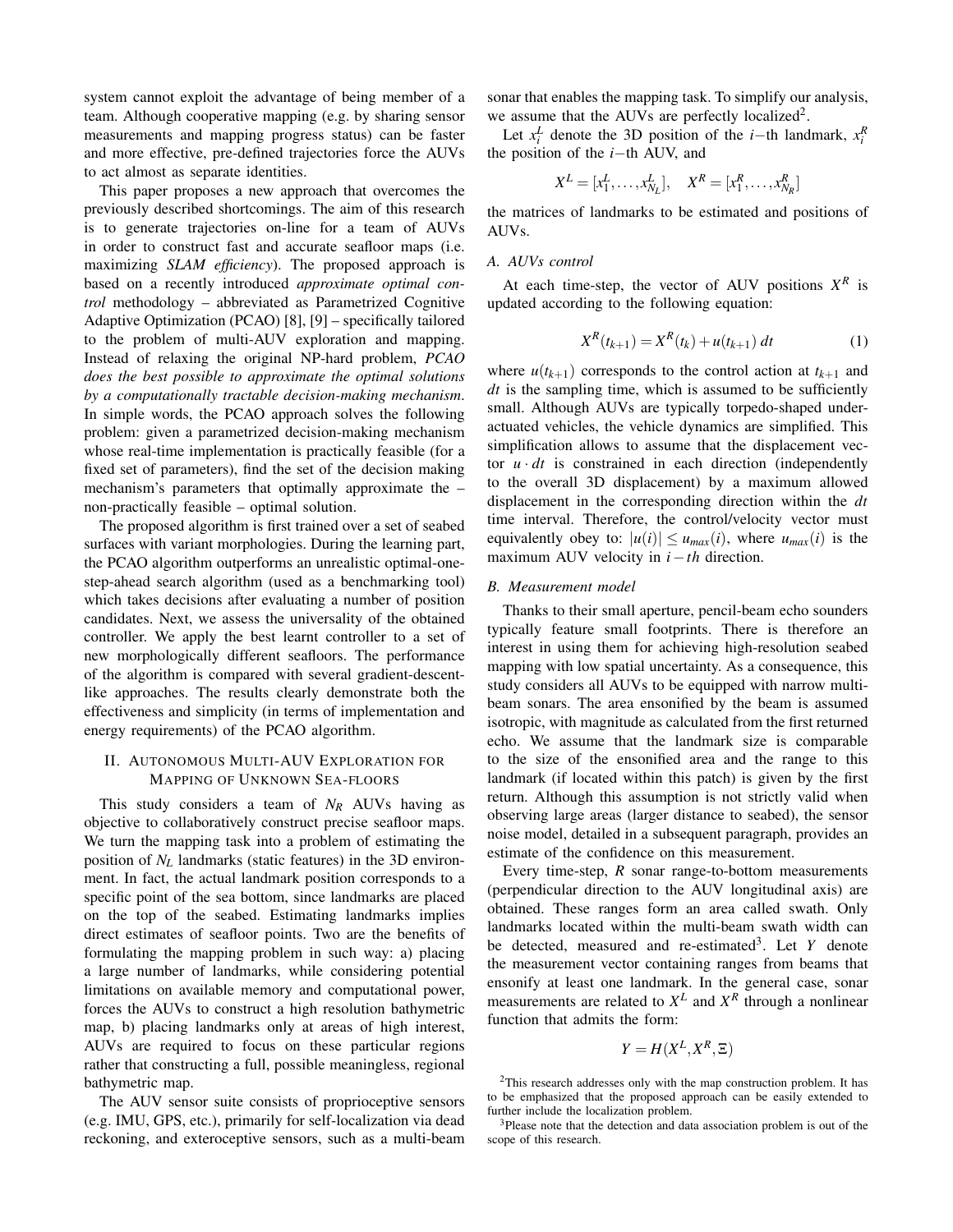where H is the nonlinear sensor function and  $\Xi$  is the measurement noise vector. Following, we provide a discussion on challenges that an underwater trajectory design system needs to address.

(NL-Noise) The typical assumption made in most underwater applications is that the sensor noise is Additive White Gaussian. This simplified assumption is very restrictive and usually not realistic. Range-based measurements, such the multi-beam echo sounder acquires, are typically affected by an error proportional to the range-to-bottom. As a result, it is more realistic to assume a multiplicative sensor noise of the following general form:

$$
y = h(x^R, q) + h_{\xi}(x^R, q)\xi
$$
 (2)

where y is a single range measurement,  $x^R$  is the AUV position, and  $q$  is the position of a landmark within the beam's patch. Given a known beam geometry,  $h(x^R, q)$  models the beam and provides a noise-free range-to-bottom. To introduce a beam noise,  $h_{\xi}(x,q)$  is a nonlinear function of  $x^R$  and q [e.g.  $h_{\xi}(x,q)$  is the slant range between  $x^R$  and q], and  $\xi$  is a standard Gaussian noise.

(MaxRange) In addition to the (NL-Noise) limitation, sonar beam models are characterised by their maximum range. Augmenting sonar noise model with the maximum range limitation, sonar model takes the following form:

$$
y_{x^R-q} = \begin{cases} \text{undefined} & \text{if } ||x^R - q|| \geq thres \\ h(x^R, q) + h_{\xi}(x^R, q) \xi & \text{otherwise} \end{cases}
$$

where  $y_{x^R-q}$  denotes a measurement from an AUV at  $x^R$ and a landmark at  $q$ . thres corresponds to the maximum beam range-to-bottom beyond which the measurements are not considered.

(ObsAvoid) As in real robot application, the navigation system must make sure that the AUVs avoid obstacles. This study assumes that the AUV navigation system is enhanced with collision avoidance techniques.

#### C. Landmark estimation

This subsection aims to provide a mathematical formulation to the landmark-based mapping problem using a team of AUVs. Let  $\hat{X}^L$  denotes the estimate of  $X^L$  as generated by an Extended Kalman Filter (EKF) based SLAM algorithm. Since different AUV trajectories produce maps of a different accuracy, the *active exploration* problem is addressed by designing trajectories that the landmark estimation accuracy is maximised.

To optimize the estimation accuracy, we define the  $\Omega$ matrix that contains the mapping progress as follows<sup>4</sup>:

$$
\Omega = \left[ \begin{array}{c} \omega_1 \\ \vdots \\ \omega_{N_L} \end{array} \right] = \left[ \begin{array}{c} \|x_1^L - \hat{x}_1^L\| \\ \vdots \\ \|x_{N_L}^L - \hat{x}_{N_L}^L\| \end{array} \right] \tag{4}
$$

<sup>4</sup>Please note that  $||x_i^L - \hat{x}_i^L||$  cannot be calculated in real-life as the calculation requires knowledge of the true landmark positions. In practice, however, information about the term  $||x_i^L - \hat{x}_i^L||$  can be obtaine example, the associated terms of the EKF error covariance matrix.

This matrix is updated using both AUV position  $X^R(t)$  and corresponding sonar measurements (3). We consider that the landmark  $\hat{x}_i^L$  is accurately-estimated, if the  $\omega_i$  is below a certain threshold (or, equivalently, the corresponding error covariance matrix is sufficiently small). Following this, we denote A to be a set of all accurately estimated landmarks. Please note that once a certain landmark is sufficiently estimated, it will remain estimated forever (put differently, it will hereafter belong to the  $A$  set). Therefore, the number of non accurately-estimated landmarks, at each time-step  $t_k$ , is given by:

$$
\varepsilon(t_k) = N_L - |\mathbf{A}_k| \tag{5}
$$

where  $|\mathbf{A}_k|$  denotes the *cardinality* of the set  $\mathbf{A}_k$ , i.e. the number of accurately estimated landmarks until the  $t_k$  timestep.

Additionally, we define the objective function for the map construction problem:

$$
J = \int_0^N \Pi(x(s), u(s)) ds \approx \sum_{k=1}^{N-1} \Omega^T(t_k) \Omega(t_k) dt + \kappa \varepsilon(t_N) \tag{6}
$$

where  $\Pi$  is an appropriate nonlinear function that corresponds to the instantaneous cost,  $N$  is the mapping duration (in time-steps), and  $\kappa$  factor serves as a weight to balance the terms in the objective function. This formulation  $-$  apart from the general objective to minimize the number of nonaccurately estimated landmarks – aims to reward controllers that rapidly minimize the estimation error.

By using all the preliminaries and definitions described previously, the optimal AUV navigation/exploration problem to map the seafloor surface, can be cast as a dynamic optimization problem as follows:

$$
\min_{u(t_1), u(t_2), ..., u(t_N)} J
$$
  
s.t.  $C(X^R(t_k)) \leq 0, k = 1, ..., N$  (7)

The nonlinear function  $C(\cdot)$  is used to constrain the generated waypoints  $X^R(t_k)$  within the operation area, and to incorporate obstacle avoidance and maximum speed constraints. Standard algebraic manipulations can be employed to cast all these constraints in the  $C(X^R(t_k)) \leq 0$  form. In general the above formulation can embed any type of physical constraints and system limitations that might be imposed from the available AUV-infrastructure or/and the type of the mission. However, given a set of transformations and employing a pre-integrator as in [10], the constrained optimal control problem can be transformed to an unconstrained one.

# **III. OPTIMAL P-BASED CONTROLLER**

This section introduces the P-parametrized approximately optimal controller for the dynamic optimization problem of (7). Instead of attempting to explicitly solve, the practically infeasible optimization problem presented in section (II-C), this research aims to approximate the optimal controller.

Without loss of generality, it can be assumed that the system dynamics have the following form: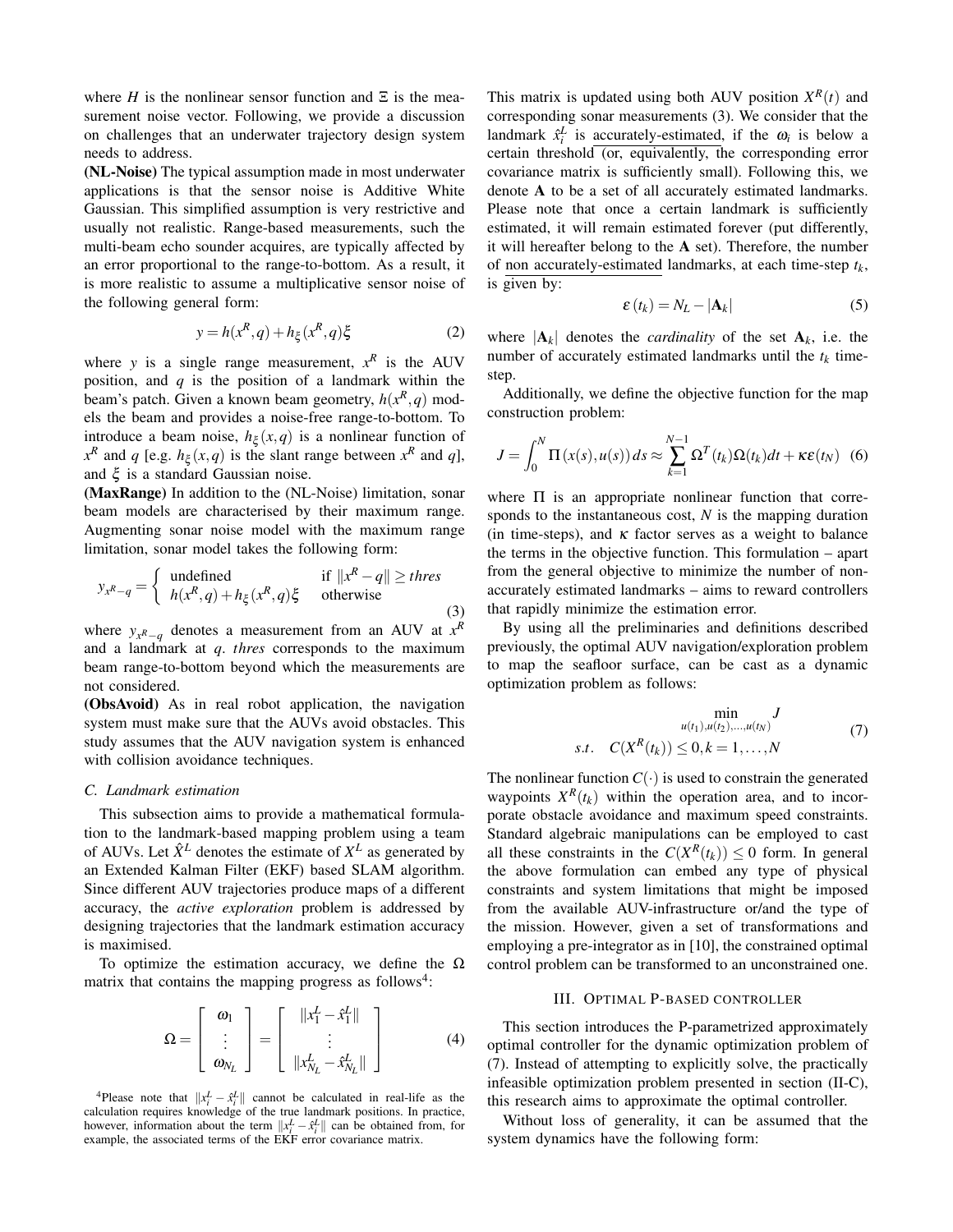$$
\dot{X}^{R} = u(t)
$$
  
\n
$$
\dot{\Omega} = F(\Omega, X^{R}(t), Y(t))
$$
\n(8)

where  $F$  is a nonlinear morphology-dependent function, that describes the evolution of the mapping progress. Let us define the augmented system vector  $x$  as following

$$
\dot{x} = \left[ \begin{array}{c} \dot{X}^R \\ \dot{\Omega} \end{array} \right] = G(x) + Bu \tag{9}
$$

$$
G(x) = \begin{bmatrix} O \\ F(\Omega, X^R(t), Y(t)) \end{bmatrix}
$$
 and  $B = \begin{bmatrix} I \\ O \end{bmatrix}$ , where O denotes an appropriately sized all-zero vector and I denotes

the identity matrix.

The optimal trajectory generation problem (described in eq. 7) can be cast as an unconstrained optimal control problem [10] of the form:

$$
\begin{array}{ll}\text{minimize} & \int_0^N \Pi(x(s), u(s)) \, ds \\ \text{subject to} & \dot{x} = G(x(t)) + Bu(t) \end{array} \tag{10}
$$

### A. Optimal Control Approximation

According to Hamilton-Jacobi-Bellman equation [11], the controller that minimizes the above criterion can be obtained solving the partial differential equation:

$$
u^* = \underset{u}{\text{argmin}} \left\{ \left( \frac{\partial V^*}{\partial x} \right)^{\tau} (G(x) + Bu) + \Pi(x) \right\} \tag{11}
$$

where  $V^*$  denotes the optimal cost-to-go function and  $u^*$ the corresponding optimal control actions, which can be transformed to:

$$
u^* = -B^{\tau} \left( \frac{\partial V^*}{\partial x} \right) \tag{12}
$$

As shown in [8], the optimal  $cost-to-go$  function can be approximated, with arbitrary accuracy, using the following positive definite PieceWise Quadratic (PWQ) approximation:

$$
V^*(x) \approx V(x) = \sum_{i=1}^{L} \beta_i(x) (x^{\tau} P x) = z^{\tau}(x) P z(x)
$$
 (13)

where  $\beta_i$ ,  $i = 1, 2, ..., L$  are a set of smooth mixing signals [10]. The vector z and the matrix P have the following analytical form:

$$
z(x) = \begin{bmatrix} \sqrt{\beta_1(x)}x \\ \sqrt{\beta_2(x)}x \\ \vdots \\ \sqrt{\beta_L(x)}x \end{bmatrix}, \quad P = \begin{bmatrix} P_1 & 0 & \dots & 0 \\ 0 & P_2 & \dots & 0 \\ \vdots & \vdots & \ddots & \vdots \\ 0 & 0 & \dots & P_L \end{bmatrix}
$$

The deviation from the optimal cost-to-go function is in the order of the number of linear controllers  $\mathcal{O}(1/L)$ . Applying the above approximation to  $(12)$ , the optimal controller can now be represented as

$$
u^* = -B^{\tau} \frac{\partial V}{\partial x} + \mathcal{O}(1/L) \tag{14}
$$

which, utilizing optimal cost-to-go function approximation, can be written equivalently as

$$
u^* = -B^{\tau}M_z(x)P_z(x) + \mathcal{O}(1/L) \tag{15}
$$

where  $M_z(x)$  is the Jacobian matrix of  $z(x)$  with respect to  $\mathfrak{X}.$ 

Up to this point, we have approximated the optimal controller  $u^*$ , with a P-parametrized controller. In other words, the AUV trajectories can be designed by appropriately translating (through the matrix  $P$ ) the information vector  $z(x)$ , as follows

$$
u = -B^{\tau} M_z(x) P_z(x) \tag{16}
$$

#### **B.** Evaluation metric

The last component of the approximately optimal P-based controller is the evaluation function. The assessment of a single experiment is achieved by utilizing the objective function in  $(6)$ . However, the noise presence in measurements  $(2)$  may result in different mapping outcome, although an identical controller is used. However, it is desirable to construct a control matrix P that is "immune" to this factor. Thus, the same control matrix P is evaluated through  $N_e$  Monte Carlo simulation runs over the same surface and the summation of the achieved scores is calculated as  $\sum_{e=1}^{N_e} J_e$ .

Finally, in order to avoid the over-fitting on a single surface, the above described criterion is applied to a number  $N_s$  of morphologically different seafloors, constructing the overall mapping score as:

$$
\mathcal{E}(P) = \sum_{s=1}^{N_s} \frac{\sum_{e=1}^{N_e} J_e}{N}
$$
 (17)

where  $N$  denotes the mapping duration in time-steps.

#### IV. SPECIFICALLY-TAILORED PCAO APPROACH

The approximation of the afore-formulated optimal Pbased controller could be achieved by employing off-theshelf gradient descent methodologies [12], [13], i.e.

$$
P = P - \eta \nabla_P \mathcal{E}(P), \ \eta > 0 \tag{18}
$$

However, there are two major disadvantages that do not allow the utilization of such techniques, without compromising any of the real-word aspects defined in section II.

- An analytic expression for the gradient  $\nabla_{P} \mathcal{E}(P)$  in (18) is needed. Such an analytic expression is infeasible to obtain as it involves calculations that require an analytic expression for the unknown surface-dependent data acquisition model and the robots motion/sensor model. Even in cases where a standard measurements acquisition model is considered, the calculation of the gradient  $\nabla_P \mathcal{E}(P)$  remains a practically infeasible problem, due to the high complexity.
- The second issue arises from the fact that the term  $\mathcal{O}(1/L)$  in (13) acts as a disturbance. Due to the presence of this term, the performance of a gradient descent algorithm is bounded under the  $\mathscr{E}(P^*) + \mathscr{O}(1/L)$ (where  $P^*$  denotes the optimal P-based controller). Therefore, a controller formed given a gradient descent algorithm may significantly deviate form the optimal one, especially in cases where the effect of  $\mathcal{O}(1/L)$  is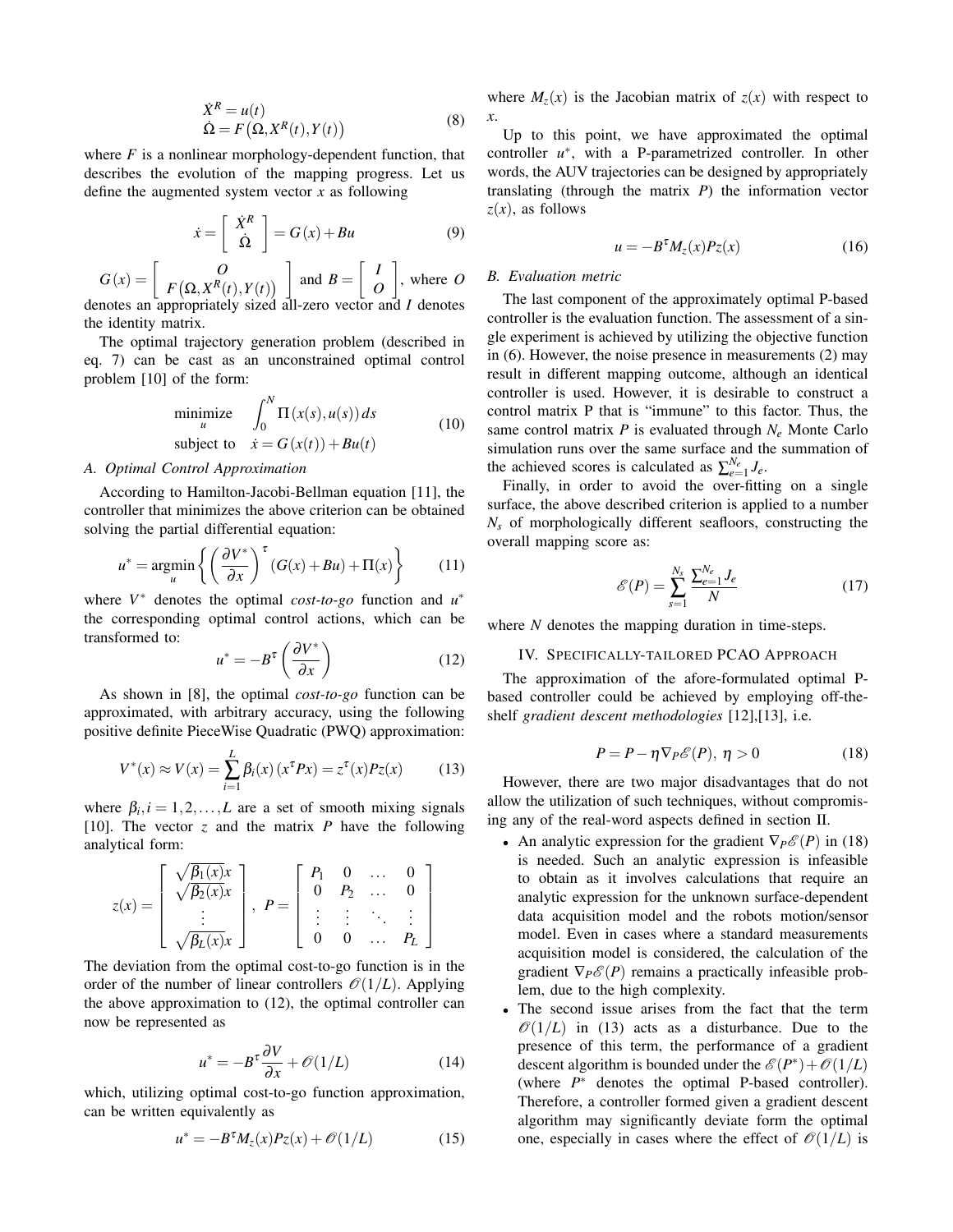not negligible. Apart from the acquisition of the optimal solution, such a disturbance term may destroy the convergence properties of the gradient descent algorithm and lead it to divergence, even in cases where this term is relative small.

In order to tackle the above shortcomings, the Parametrized Cognitive Adaptive Optimization (PCAO) [8] - specifically tailored to the problem - is proposed. The main steps of the modified PCAO algorithm are outlined in Algorithm 1. Following, the main features of PCAO algorithm are discussed.

• The analytic formulas of the evaluation criterion and its gradient is not required. PCAO algorithm, simultaneously with the searching for the optimal P-controller, learns the different characteristic that govern the relation between the P-controller's elements and the corresponding evaluation cost  $\mathscr{E}(P)$ . It has been proven that employing an appropriately defined estimator, similar to the one of the Step 2, results in a cognitive adaptive optimization scheme, that approximates the gradient descent performance without carrying out any differentiation on the unknown  $\mathscr E$  function [18] [17].

• The utilization of random perturbations provides the proposed algorithm with the potential to escape from local minima. In essence, the random perturbations inside the PCAO primary selection mechanism, could have a behavior similar to *simulated annealing*, which has been proved that under specific conditions can overcome local minima [19].

#### V. SIMULATION EXPERIMENTS

This section presents simulation results using the PCAO algorithm. A MATLAB-based simulator has been developed where the controller is, first, trained and, later, evaluated over various terrains. This simulation environment incorporates all environmental constraints and sensor limitations discussed in the section II-B. For the learning part of the algorithm, the simulator runs the PCAO algorithm over  $N_s = 2$  morphologically different terrains, see figure 1. The first area is an actual Digital Elevation Model (DEM), hereafter referred to as Real Map 1, whereas the second is an artificially generated map aiming to enclose various terrain structures (hereafter referred to as Artificial Map 1). The choice of these maps is primarily driven by the necessity to train the controller both on realistic data but also over a seabed with variant morphology.

Table I lists the considered parameters for setting up the simulator. These parameters remain constant throughout the training and evaluation part of the algorithm.

One step for evaluating our approach is to compare its performance with the Random Search (RS) algorithm during the training period. In contrast to the PCAO algorithm which forms the controller in (16), according to the procedure described in the Algorithm 1, the RS algorithm selects randomly a symmetric and positive definite  $P$  matrix (obeying

# Algorithm 1 PCAO algorithm

### **Initialization**

- 1) Choose positive integer  $M$
- 2) Initialize  $P(0)$  to be a matrix satisfying the constraints  $e_1I \preceq P(0) \preceq e_2I$
- 3) Choose a positive scalar function  $a(k)$  satisfying

$$
a(k) > 0
$$
,  $\lim_{k \to \infty} a(k) = 0$ ,  $\sum_{k=0}^{\infty} a(k) = \infty$ ,  $\sum_{k=0}^{\infty} a(k)^2 < \infty$ 

4) Set  $k=0$ 

[The reader is referred to [14] and [15] for guidelines on the choice of  $a(k)$ ]

Step 1. Calculate the robot trajectories for all the timesteps T of the simulation period, based on the  $P = P(k)$ controller (16) and derive the corresponding evaluation  $\mathscr{E}(P(k))$  (17)

Step 2. Construct the Linear-In-the-Parameters estimator of  $\mathcal{E}(P)$ , based on stored tuples  $\langle P(j), \mathcal{E}(P(j)) \rangle$  of historical evaluations as

$$
\mathcal{E}(P) = \theta_{best}^{\tau} \phi(P)
$$

$$
\theta_{best} = \operatorname*{argmin}_{\theta} \sum_{i=1}^{k} (\mathcal{E}(P(i)) - \theta^{\tau} \phi(P(i)))^2
$$

where  $\theta$  denotes the vector of parameter estimates and standard least-squares optimization algorithms can be used to calculate  $\theta_{best}$ .  $\phi$  denotes the non-linear vector of  $L_{\phi}$ regressor terms and  $L_{\phi}$  is a positive user-defined integer. The vector  $\phi$  of regressor terms must be chosen so that it is a universal approximator [20], such as polynomial approximators, radial basis functions, kernel-based approximators, etc.

**Step 3.** Calculate  $P_{best}(t)$  to be the best P obtained so far, *i.e.*,

$$
P_{best}(k) = \underset{P(s), s=0,\ldots,k}{\text{argmin}} \{\mathscr{E}(P(s))\}
$$

Step 4. Generate M perpetuated candidates (random perturbations)<sup>5</sup> of  $P_{best}(k)$ :

$$
P_{cand}^{(i)} = (1 - a(k)) P_{best}(k) + a(k) \Delta P^{(i)}, \ i = 1, 2, ..., M
$$

where  $\Delta P^{(i)}$  are random symmetric positive definite matrices with the same structure as in [16], and satisfying  $e_1I \preceq \Delta P^{(i)} \preceq e_2I$ 

Step 5. The P-controller for the next evaluation is selected from the  $M$  available candidates, as

$$
P(k+1) = \underset{P_{cand}^{(i)}}{\text{argmin}} \left( \theta_{best}^{\tau} \phi \left( P_{cand}^{(i)} \right) \right)
$$

where  $\theta_{best}^{\tau}$   $\phi(\cdot)$  denotes the best available estimation of the evaluation function (as calculated at Step 2.) until the kth timestamp

**Step 6.** Set 
$$
k = k + 1
$$
 and *GO TO* **Step 1**

<sup>&</sup>lt;sup>5</sup>According to [17] it suffices to choose  $M$  to be any positive integer larger or equal to 2 x [the number of variables being optimized by PCAO]. In our case the variables optimized are the  $P$  elements and thus it suffices for M to satisfy  $M \ge 2 \times (3n_r(2L+1)^2)^2$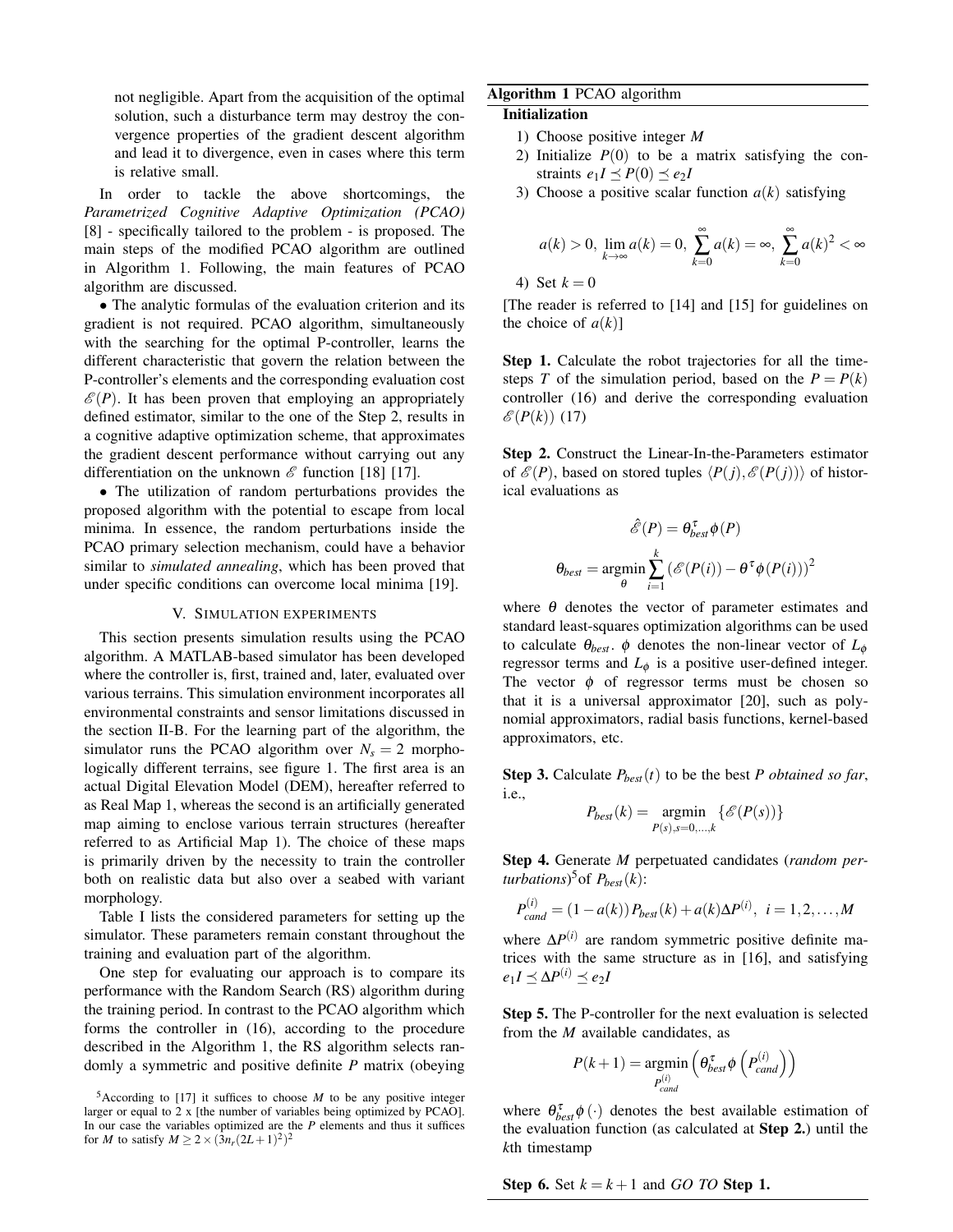

Fig. 1. Two morphologically different seafloors used for the PCAO controller training.

| TABLE I               |
|-----------------------|
| SIMULATION PARAMETERS |

| $t_p^{max} = 500$  | Number of iterations, $P$ matrix updates     |
|--------------------|----------------------------------------------|
| $N_e = 100$        | Number of Monte Carlo runs per each map      |
| $N_s = 2$          | Number of seafloors                          |
| $N = 500$          | Duration of seafloor mapping [time-steps]    |
| $N_R=3$            | Number of AUVs                               |
| $N_L = 1100$       | Number of landmarks                          |
| $[-1,1]^{3}$       | Area to be mapped - $[m^3]$                  |
| $u_{max}(i) = 0.5$ | Maximum speed in $i$ -th direction - [m/s]   |
| $dt = 0.1$         | Sampling time - [sec]                        |
| $\kappa = 100$     | Weight factor                                |
| $R=20$             | Number of sonar beams                        |
| $thres = 0.2$      | Maximum beam range - [m]                     |
| $L=1$              | Set of smooth mixing signals (13)            |
| $L_{\phi} = 100$   | Size of the vector $\phi$ of regressor terms |

the PCAO restrictions). As a matter of fairness, algorithms start with an identical landmark spread and control initialization. Figure 2 demonstrates, in comparative way, the learning progress of both algorithms. The horizontal axis of the figure shows the learning time  $(P \text{ matrix updates})$ , while the vertical axis provides numerical measure of the seafloor mapping performance, according to (17), for each control update iteration. As this figure shows, the RS is incapable of learning the map underlying information in order to improve the controller. While the RS performance remains, in average, constant as the training proceeds, the PCAO algorithm constantly increases the effectiveness of the controller. After  $t_p^{map}$  iterations, which is the allowed learning period, the most successful controllers are obtained at points B and C, for RS and PCAO respectively. Table II translates



Learning Process: PCAO algorithm (green line) compared to Fig.  $2$ . Random Search algorithm (blue line).

**TABLE II** 

 $\varepsilon\%$ , NON-ACCURATELY ESTIMATED LANDMARKS

| <b>Instances</b>   | Real Map 1 | <b>Artificial Map 1</b> |
|--------------------|------------|-------------------------|
| A - Initialization | 99%        | 78%                     |
| B - Best RS        | 71%        | 68%                     |
| C - Best PCAO      | 13%        | 29%                     |



Fig. 3. Cost function evolution over time for the most effective controllers constructed using the PCAO and the RS algorithm. The evaluation is performed over the two seafloors considered for the training process.

the numerical values of the cost function of the three marked instances into the  $\varepsilon\%$  performance criterion (5).

Following, figure 3 demonstrates the cost function evolution over  $N$  time-steps of mapping procedure using the most effective controllers. In this figure, vertical axis refers to the instantaneous cost whereas the horizontal axis is the mapping time. The PCAO performance is shown with green and red, while blue and black are for the RS (for Real Map 1 and Artificial Map 1 respectively). Again, the figure shows that the PCAO outperforms the RS as it is able to rapidly and significantly reduce the estimation error.

Table III compares the performance of the best PCAO controller against the Semi-Exhaustive (SE) algorithm [20, Algorithm 1] with respect to  $\varepsilon\%$  criterion (average results of 100 MC simulation runs). SE search is an approach which approximates the optimal-one-step-ahead exhaustive search algorithm. This algorithm attempts to provide greedy optimal solution at each time-step by evaluating a number of valid candidate positions. In essence, SE performs a series of actual motions per decision iteration. All these motions are then passed through the evaluation function (5) and the one which achieves the best score is selected as final action to be performed. By definition, therefore, SE is an impractical algorithm and cannot be considered as an online-trajectorygeneration alternative. Application time constraints and AUV power would prevent the algorithm from use. Dealing with simulations, though, this study uses SE as a powerful benchmarking tool for analysis/validation purposes. The mapping time required by the SE is parametrized by the number of candidates, Cand., under evaluation. Considering N discrete iterations, the SE operational time increases following:

$$
T_{SE} = N(1 + \text{Cand.})
$$

The PCAO algorithm outperforms the SE algorithm with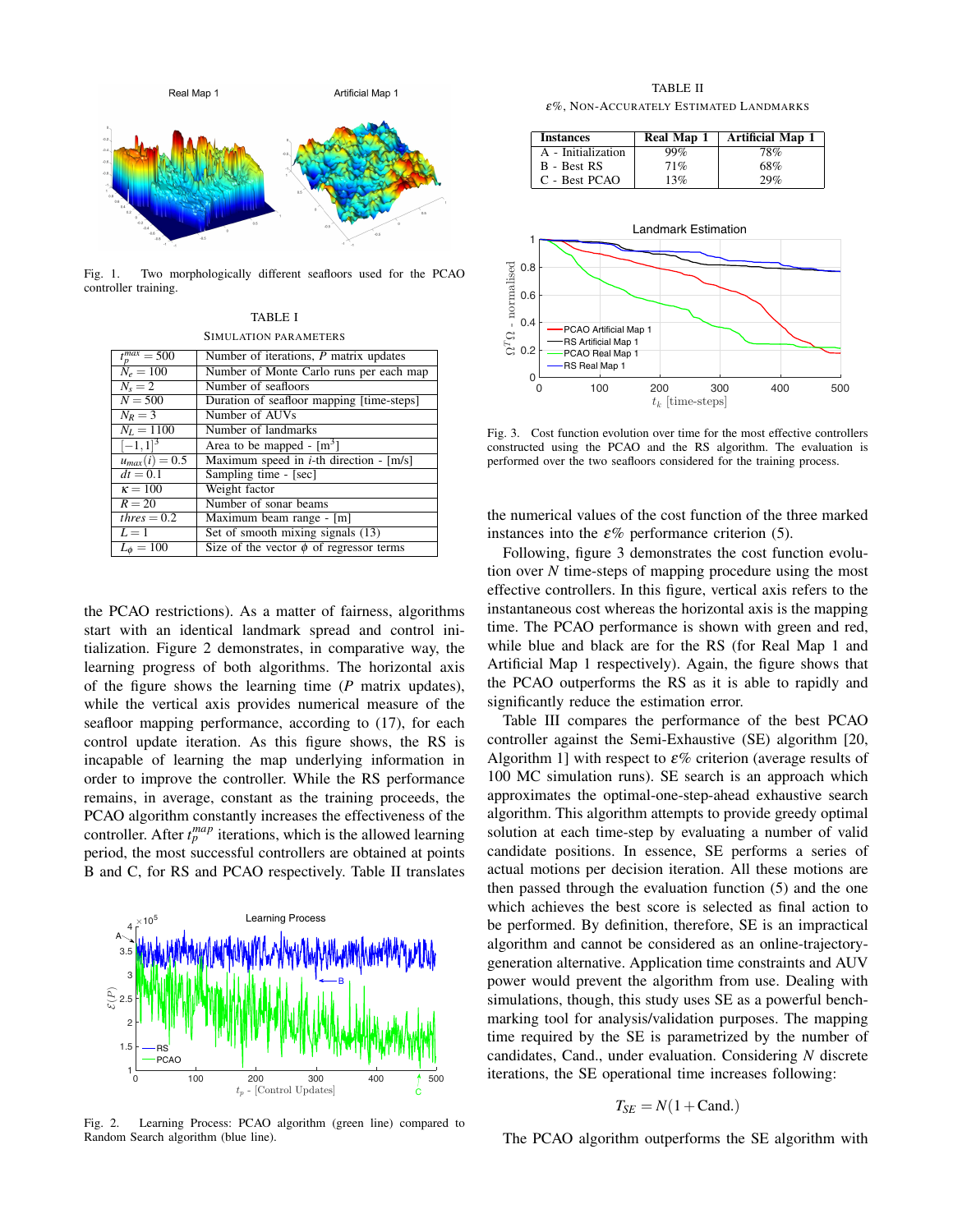

**TABLE III** 

PCAO VS SEMI-EXHAUSTIVE



 $Fig. 4.$ Three additional seafloors for evaluating the universality of the controller

up to five candidates. Alternatively, the SE algorithm requires more than 3000 time-steps to construct a more accurate map.

As the training process is completed and analyzed, it is time to assess the controller universality. By universality it is meant the ability of the controller to perform the mapping task over areas where it has never been trained. To do so, a new set of three seafloors is introduced, see figure 4, where the controller is evaluated against the SE and two widely known stochastic approximation algorithms [21]: a) Simultaneous Perturbation Stochastic Approximation (SPSA), b) Finite Differences Stochastic Approximation (FDSA). It must be emphasized that these algorithms are quite standard in serving as base cases for analyzing the performance of stochastic approximation algorithms. Similar to the PCAO algorithm, SPSA and FDSA are gradient free algorithms and, moreover, they do not require an analytical form of the objective function. Mathematical analysis has established that their performance is approximately the same as that of the standard gradient descent algorithm. However, it is worth noticing that these algorithms, similarly to SE, are not really practical as they require AUVs to perform a set of auxiliary motions before the actual decision takes place.

Tables IV to VI show results (both best and average after 100 MC runs) over the new set of seafloors. Figures 5 to 7 demonstrate the time evolution of the instantaneous cost during the mapping procedure for all, under comparison, algorithms.

In all cases, PCAO average results outperform the respective results from FDSA, SPSA, and SE with  $Cand = 0$ showing, further, the algorithm's consistency and robustness to sensor noise and initialization values. SE with  $Cand = 5$ 

**TABLE IV** REAL MAP 2: PCAO VS SEMI-EXHAUSTIVE, FDSA AND SPSA

| Control         | <b>Average Result</b> | <b>Best Performance</b> | <b>Mapping</b> |
|-----------------|-----------------------|-------------------------|----------------|
| Algorithm       | $\varepsilon\%$       | $\varepsilon\%$         | <b>Time</b>    |
| <b>PCAO</b>     | 19.84%                | 13.27%                  | 500            |
| $SE (Cand = 0)$ | 77.3%                 | 67.9%                   | 500            |
| $SE (Cand = 5)$ | 13.23%                | 5%                      | 3000           |
| <b>SPSA</b>     | 33.96%                | 22.72%                  | 1500           |
| <b>FDSA</b>     | 39.54%                | 2.36%                   | 9500           |



Fig. 5. Performance evaluation of the PCAO algorithm against the SPSA, FDSA and SE algorithms over the Real Map 2. Each line is associated to a control algorithm and represents the corresponding instantaneous cost function evolution over time.

**TABLE V** REAL MAP 3: PCAO VS SEMI-EXHAUSTIVE, FDSA AND SPSA

| <b>Control</b> |               | Average Result   Best Performance   Mapping |  |
|----------------|---------------|---------------------------------------------|--|
|                |               |                                             |  |
| $1 - 1 - 1$    | $\sim$ $\sim$ | $\sim$ $\alpha$                             |  |

 $\Box$ 

| Algorithm       | $\varepsilon\%$ | $\varepsilon\%$ | <b>Time</b> |
|-----------------|-----------------|-----------------|-------------|
| <b>PCAO</b>     | 34.6%           | 20.18%          | 500         |
| $SE (Cand = 0)$ | 77.4%           | 70.18%          | 500         |
| $SE (Cand = 5)$ | 15.07%          | 10.54%          | 3000        |
| <b>SPSA</b>     | 48.59%          | 28.36%          | 1500        |
| <b>FDSA</b>     | 62.75%          | 41.54%          | 9500        |



Fig. 6. Performance evaluation of the PCAO algorithm against the SPSA, FDSA and SE algorithms over the Real Map 3. Each line is associated to a control algorithm and represents the corresponding instantaneous cost function evolution over time.

shows to outperform the PCAO effectiveness, but this comes at six times increased mapping time.

# VI. CONCLUSIONS

Current multi-AUV systems are far from being capable of fully autonomously taking over real-life complex situation-awareness operations. As such operations require advanced reasoning and decision-making abilities, current